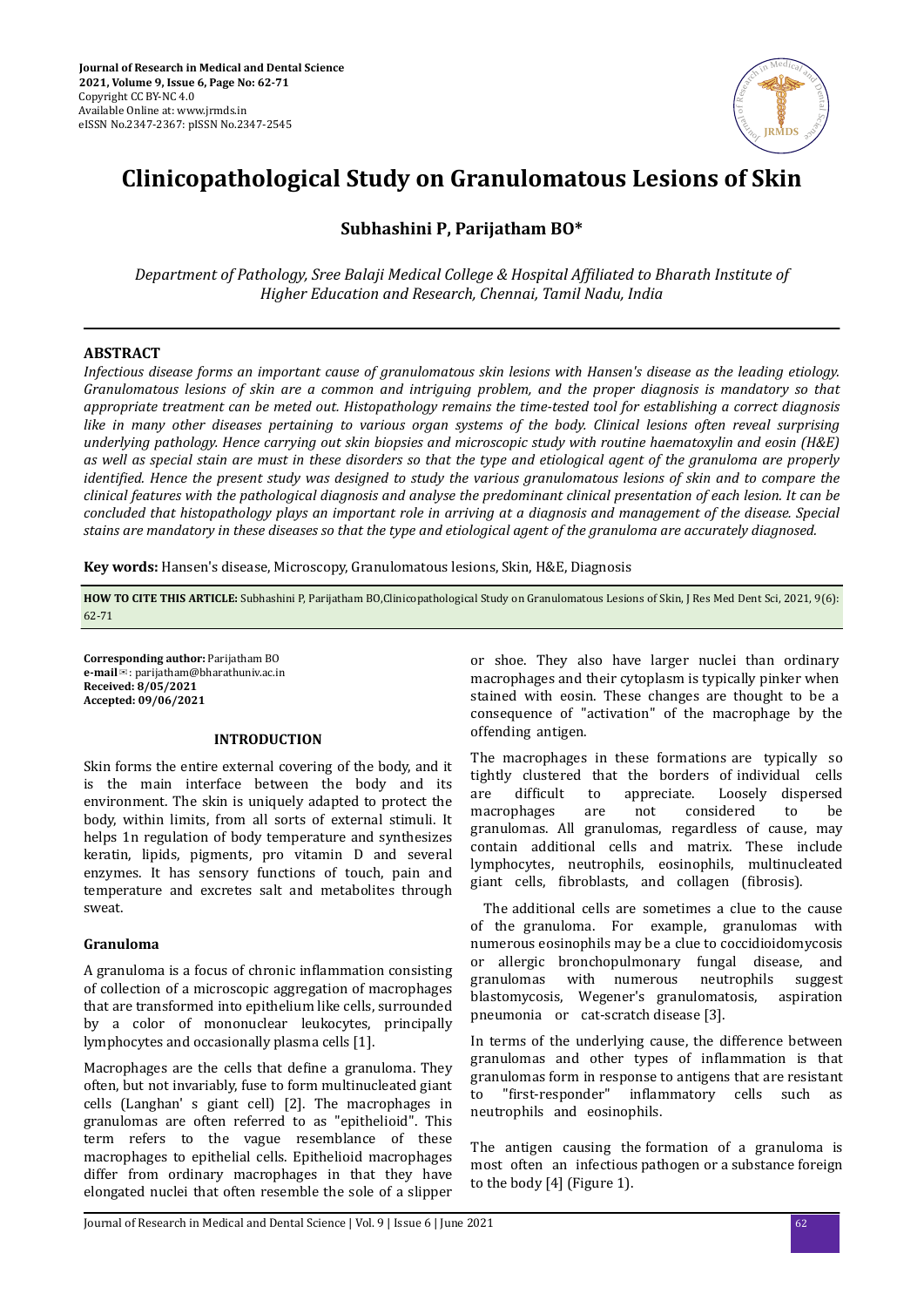

# **Figure 1: Schematic representation of granuloma formation.**

The granuloma is the result of a complex interplay between invading organism or antigen, chemical, drug, or other irritant, prolonged antigenaemia, macrophage activity, a Thl cell response, B cell overactivity, circulating immune complexes, and a vast array of biological mediators. Areas of inflammation or immunological reactivity attract monocyte/macrophages which may fuse to form multinucleated giant cells and a transformation of macrophages to epithelioid cells. The granuloma is an active site of numerous enzymes and cytokines, fibronectin, and numerous progression factors. There is a close relationship between activated macrophages bearing increased expression of major histocompatibility complex (MHC) class II molecules and CD4+ Th 1 lymphocytes. These T helper cells recognize protein peptides presented to them by antigen presenting cells bearing MHC class II molecules. The T cell induces interleukin-I on the macrophage and thereafter a cascade of chemotactic factors promotes granulomagenesis. Interferon gamma (IFN-y) increases the expression of MHC class II molecules on macrophages and activated macrophage receptors carry an Fe fraction of lgG to potentiate their ability to phagocytose. The result is the epithelioid granuloma which progresses under the impact of transforming growth factor and platelet derived growth factor towards fibrosis [5-7]

T cell activation also requues the B7:CD28/CTL: Costimulatory pathway. With CD28 mediated costimulator, there is active T cell proliferation; without it, there is ignorance, anergy, and apoptosis. Overstimulation of Th1 relative to Th2 cells leads to pronounced cell mediated hyperactivity, tissue destruction, and granuloma formation with necrosis. This is slowed down by B7-1 or B7-2 antagonists. The opposite occurs when Th2 seems to override Th 1 influences. There is anergy and apoptosis which may be reversed by CD28 agonists [8].

An important feature of granulomas is whether they contain necrosis. Necrosis refers to dead cells that, under the microscope, appear as a mass of formless debris without a nucleus. A related term, "caseation" (literally: turning to cheese) refers to a form of necrosis that, to the unaided eye (i.e., without a microscope), appears cheese like ("caseous"), and is typically (but not uniquely) a feature of the granulomas of tuberculosis. The

identification of necrosis in granulomas is important because granulomas with necrosis tend to have infectious causes [9].

The granulomatous reaction pattern is defined as a distinctive inflammatory pattern characterized by the presence of granulomas. According to Dorland, the term "granulomatous" was expressed initially by Virchow to describe a tumor-like mass or nodule of granulation tissue [10]. The granulomata can show peculiar arrangements, accessory features such as necrosis, suppuration or necrobiosis and the presence of organisms or foreign material [10].

Granulomatous lesions of skin are a common and intriguing problem, and the proper diagnosis is mandatory so that appropriate treatment can be meted out. Histopathology remains the time-tested tool for establishing a correct diagnosis like in many other diseases pertaining to various organ systems of the body. Clinical lesions often reveal surprising underlying pathology. Hence carrying out skin biopsies and microscopic study with routine haematoxylin and eosin (H&E) as well as special stain are must in these disorders so that the type and etiological agent of the granuloma are properly identified [11].

Hence the present study was designed to study the various granulomatous lesions of skin and to compare the clinical features with the pathological diagnosis and analyse the predominant clinical presentation of each lesion.

# **MATERIALS AND METHODS**

This is an analysis of 50 skin biopsies of granuloma to us lesions received from the Department of Dermatology to the Department of Pathology, Balaji Medical College, Chennai, over a period of 2 years from AUGUST 2011 to JULY 2013. Clinical information was noted. Biopsy was done for all the cases using punch biopsy technique which was formalin preserved later paraffin embedded and 5–6-micron sections were made, then Haematoxylin and Eosin staining were performed, and the provisional diagnosis was made. Special staining for Mycobacterium tuberculosis was done using Ziehl neelsen technique, for Mycobacterium leprae using FITE FARACO staining and for Fungus using Periodic acid schiffsta in were done based on the provisional diagnosis. All the slides were examined using light microscope under Scanner view  $(4x)$ , low power view  $(10x)$  and high-power view  $(40x)$ . Various histological findings were recorded and final diagnosis was made.

# **Histopathological techniques**

# **Haematoxylin and eosin stain [12]**

- Sections deparaffinised in 2 changes of xylene and then hydrated by passing through 2 changes of absolute alcohol and 2 changes of 95% alcohol before bringing sections to running water.
- Rinsed in running tap water for 1 minute and then briefly with distilled water.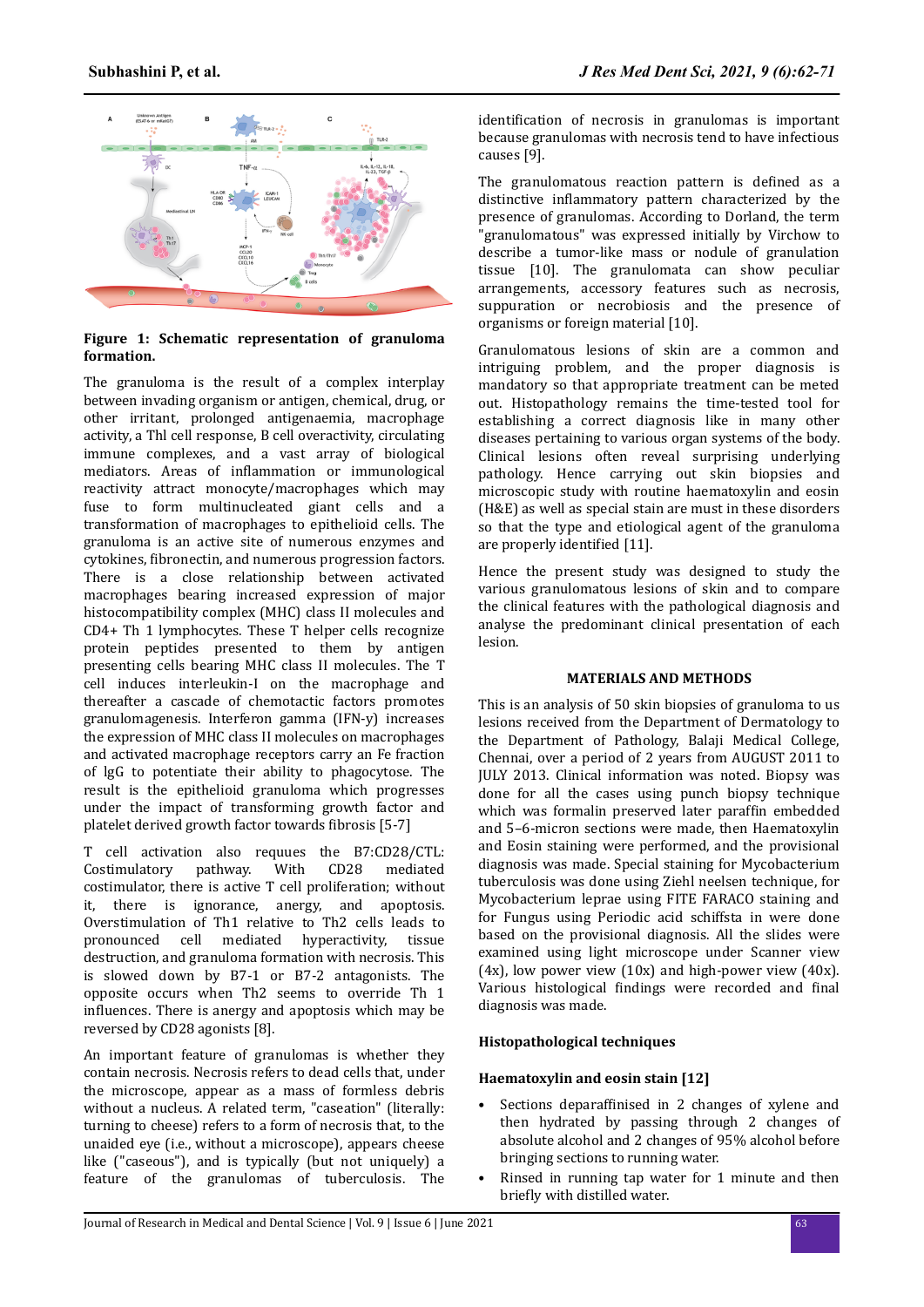- Immersed in Harris hematoxylin for 5 minutes and rins ed in tap water.
- Dedifferentiated by dipping 3-4 times 1n 1% acid alcohol and then washed briefly in tap water.
- Blueing done with lithium carbonate water until section turned blue.
- Rinsed in distilled water for 10-15 minutes.
- Stained with 1% acqueous eosin for 15 second to 2 minutes.
- Dehydrate by passing through 2 baths of 95% alcohol and 2 baths of absolute alcohol for 1 minute each and then cleared in 2 changes of xylene.
- Mounted in Dibutyl Phathalate Xylene (DPX).

# **Ziehl-N eelsen (ZN) stain for Mycobacterium bacilli [12]**

- Deparafffinize the sections and rehydrate through graded alcohols to distilled water.
- Stain with carbol fuchin solution for 30 minutes.
- Wash well in tap water.
- Differentiate in acid alcohol until solutions are pale pink which takes around 4-5dips.
- Wash in tap water for 8 minutes and dip 1n distilled water.
- Counterstain in working methylene blue solution until sections are pale blue.
- Rinse in tap water then dip in distilled water.
- Dehydrate, clear and mount.

# **Fite faraco method for mycobacterium leprae [12]**

- Deparaffinize the sections in two changes of xylene peanut oil for 6 minutes each
- Drain slides vertically on paper towel and wash running tap water for 3 minutes.
- Stain in carbolfuchsin at room temperature for 25 minutes.
- Wash in running tap water for 3 minutes.
- Drain excess water from slides vertically on paper towel.
- Decolourise with 5% sulphuric acid in 25% alcohol, two changes of 90 seconds each.
- Wash in running tap water for 5 minutes.
- Counterstain in working methylene blue with one quick dip.
- Wash in running tap water for 5 minutes.
- Blot sections and dry in 50-55 degrees Celsius for 5 minutes
- Once dry, one quick dip in xylene
- Mount with Dibutyl Phathalate Xylene (DPX).

# **RESULTS**

50 cases were granulomatous skin lesion, of the 790 skin biopsies received from the Department of Dermatology, Sree Balaji Medical College and Hospital which were analyzed in the Department of Pathology. So, the incidence of granulomatous skin lesion appeared to be 6.3%.

Out of 50 cases of granulomatous lesion of skin, 29 cases were Hansen's disease in which tuberculoid leprosy was the predominant lesion. Among 29 cases of Hansens disease, 17 cases (34%) - tuberculoid leprosy, 2 cases (4%) - histoid leprosy, 6 cases (12%) - borderline tuberculoid leprosy and 4 cases of (8%) - borderline lepromatous leprosy were reported. FITE FARACO for Mycobacterium leprae was carried out in all the 29 cases, in which 2 cases of histoid leprosy and 4 cases of boderline lepromatous leprosy showed 100% positivity. Among 6 cases of borderline tuberculoid leprosy and 17 cases of tuberculoid leprosy FITE FARACO was positive only in 2 cases (33.3%) and 3 cases (17.6%) respectively.

Next predominant lesion was found to be cutaneous tuberculosis which was 14 cases (28%), of which 8 cases (16%) were 1upus vulgaris and 6 cases (12%) was tuberculosis verruca cutis. For all the 14 cases zeihl nelson staining for Mycobacterium tuberculosis was done. Out of which 2 cases (33.3%) of tuberculosis verruca cutis and 6 cases (75%) of lupus vulgaris showed positivity for zeihl neelson stain.

2 cases of sarcoidosis with non-caseating granuloma showed negative results for mycobacterium tuberculosis mycobacterium leprae and fungus. Three cases of granuloma annulare, one case of rheumatoid nodule and one case of necrobiosis lipoidica were reported.

Among 50 cases, 33(66%) were male and 17(34%) were female, with M:F=2: 1. Age ranged from 6-75yrs with the mean age of 37.7yrs. Maximum number of patients were between 21-30yrs which was in 16 cases (32%) followed by 41-50yrs in 10 cases(20%) Majority of cases were categorized as infectious granulomas that was in 43 cases (86%) and non-infectious granuloma in 7 cases(l4%). Predominantly the patient presented with the lesion in the upper extremity which was in 16 patients (32%). Most of the lesion had morphological appearance as patch and plaque in 21 cases (42%) and 16 cases (32%) respectively.

Most of the Hansen's patients were between 2 l -30yrs which was 10 cases (34.4%) and there was male preponderance with 22 patients (75.9%). Majority of the Hansen's patients presented with the lesion in the upper extremity that was in 14 cases (48.2%) and predominant morphological appearance of the lesion was hypopigmentation in 25 cases (86.2%), patches in 17 patients (58.6%), with loss of sensation in 20 cases (59%).

Most of the patients who were diagnosed as cutaneous tuberculosis were between 21-30 years which was 5 cases (35.7%). The lesion presented predominantly in the lower extremity in 8 patients (57.1%). Morphologically the lesion was plaque in 6 patients (42.9%) and verrucous in 3 patients (21.4%) and hyper pigmentation in 8 cases (64.2%).

Two (4%) cases of sarcoidosis were recorded in this study. One was a 22yr old female who presented with an erythematous lesion on the face with itching and hyper pigmentation. Other patient was a 45yr old female who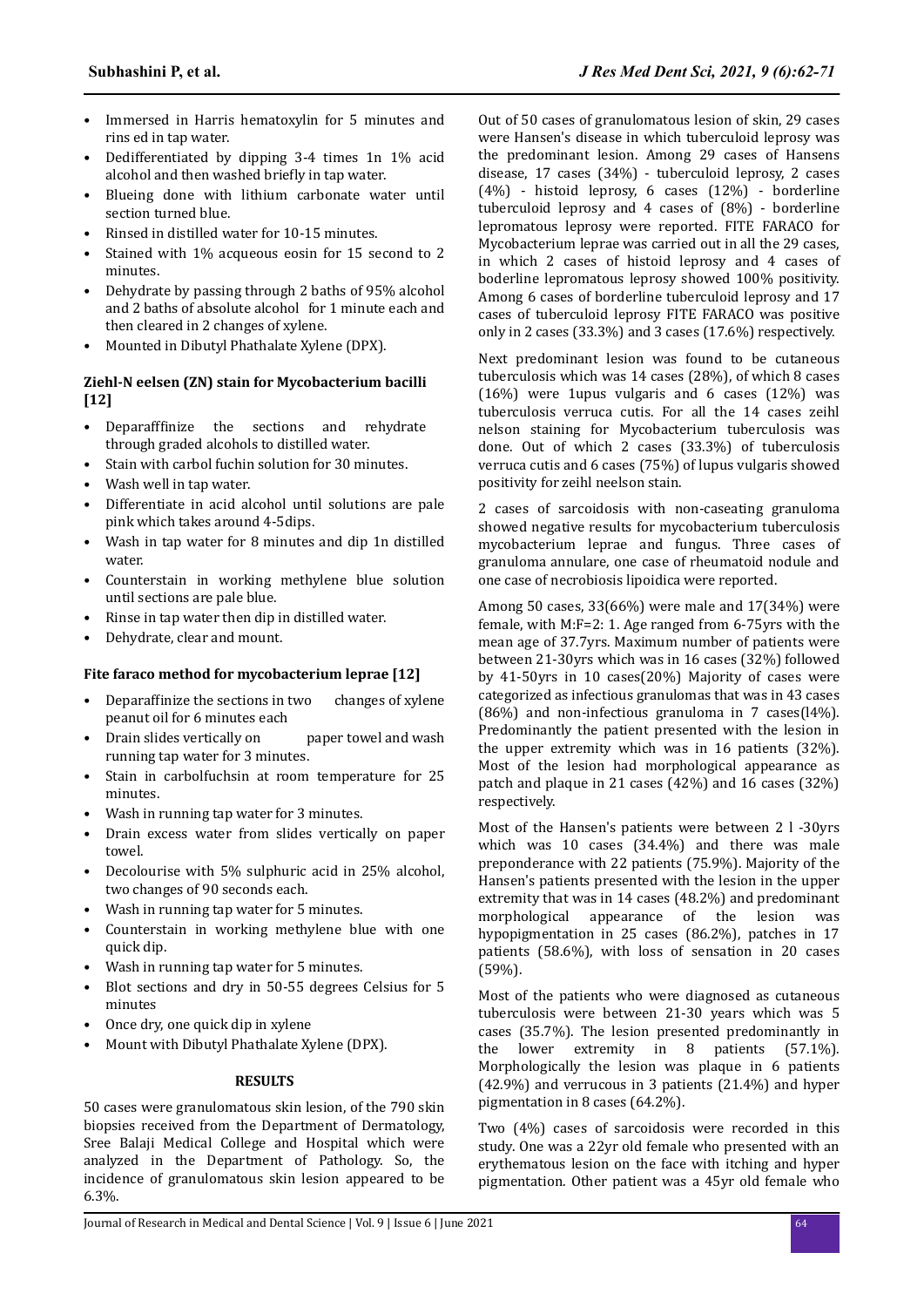presented with hypopigmented plaques with surrounding hyperpigmented area in the upper extremity. (Fig-23). Initial diagnosis was made on biopsy and further sustained using negativity for Ziehl-Neelsen, FITE FARACO and periodic acid Schiff stain which are specific for Mycobacterium tuberculosis, Mycobacterium leprae and fungus respectively.

#### **Histopathological features of the lesions in this study**

# **Tuberculoid leprosy**

17 patients had tuberculoid leprosy. It was the largest group comprising 34% of the total number of biopsies. The diagnostic skin lesion was the presence of epitheloid granulomas with numerous lymphocytes and a few Langhans-type giant cells in all the 17 cases. Granulomas were observed both in reticular and papillary dermis. They were found predominantly around dermal appendages and around nerve bundles. Perivascular infilteration by lymphocytes was present in all cases. Foci of caseation necrosis was present. FITE FARACO staining for Mycobacterium leprae was done in all 17 cases and positivity was present in 3 cases (l 7.6 %). Bacterial index was 1+ in all the 3 cases.

# **Borderline tuberculoid**

The epithelioid cell granuloma with moderate number of lymphocytes and Langerhans giant were present. There was clear subepidermal zone in all 6 cases. Perineural lymphocytic and mononuclear infiltration was present. Perivascular lymphocytic infiltration was seen in all 6 cases. The granuloma was seen around sweat glands and hair follicles. FITE FARACO staining for Mycobacterium leprae was done in all 6 cases and positivity was present in 2cases (33.3%)The bacilli index was 1+ in both the cases.

# **Boderline leproma tous leprosy**

There were 4 cases of borderline lepromatous leprosy. The granulomas in this group consisted of foamy macrophages with numerous lymphocytes densely packed over the whole granuloma in with occasional clump of epitheloid cells. The granuloma was massive in papillary and reticular dermis. The subepidermal zone was clear in all the 4 cases. Perineural invasion was present in all 4 cases. FITE FARACO staining for Mycobacterium leprae was done in all 4 cases and positivity was present in all the 4 cases (100%). The bacterial index was 4+ in two case and 5+ in 2 cases.

# **Histoid leprosy**

There were 2 cases of histoid leprosy. The epidermis showed grenz zone and the dermis was packed with macrophages and spindle shaped histiocytes. Granuloma was present near the mid dermis composed predominantly of histiocytes. FITE FARACO stain was done for Mycobacterium leprae in both the cases which was packed with lepra bacilli along with characteristic interlacing bundles on spindle shaped histiocytes. The bacterial index was 6+ in both the case.

# **Tuberculosis verruca cutis**

There were 6 cases of tuberculosis verrucae cutis. Among 6 cases of Tuberculosis verrucosa cutis hyperkeratosis, acanthosis and pseudoepitheliomatous hyperplasia was seen in 6 cases (100%) Dermal changes were observed in all the 6 cases (100%). Epithelioid granulomas with lymphohistiocytic infiltrate with Langhans' type of giant cells seen in mid-dermis in all the 6 cases (100 %). Ziehl-Neelsen staining for Mycobacterium tuberculosis was done in all the 6 cases to demonstrate the bacilli and it was positive only in 2 cases (33.3%).

### **Lupus vulgaris**

There were 8 cases of lupus vulgaris, epidermal changes were seen in all 8 cases. Dermal changes were observed in all the 8 cases (100%). Epithelioid granulomas with Lymphohistiocytic infiltrate with Langhans' type of giant cells was seen in upper and mid dermis. Ziehl-Neelsen staining was done in all the 8 cases to demonstrate the Mycobacterium tuberculosis bacilli and it was positive only in 6 cases (75%).

### **Sarcoidosis**

There were 2 cases of sarcoidosis in this study. Non caseating granuloma was present in both cases. Granuloma was present in upper dermis in 1 case and entire dermis in another case. Giant cells with asteroid bodies and schaumann body was present Ill both the cases. The cases showed negative results for Mycobacterium tuberculosis, Mycobacterium leprae and fungus.

# **Necrobiosis lipoidica**

Epidermis shows hyperkeratosis. Entire thickness of dermis was involved with extension into subcutis. Nec robio tic granuloma was composed of inflammatory infiltrate, degeneration of collagen & sclerosis.The Inflammatory cells were histiocytes, lymphoc ytes , plasma cells and occasinal eosinophils.

Necrobiotic areas were rimmed by histiocytes, multinucleated giant cells and thickened collagen bundles. Adipocytes were present in the granuloma with necrosis.

#### **Granuloma annulare**

Out of 3 cases, 2 cases showed granulomatous inflammatory pattern in upper and mid dermis and in 1 patient granuloma was present in mid and lower dermis. Palisading histiocytes were found around focus of mucin in all the 3 cases.

Multinucleated giant cells were seen in all the 3 cases. Mild perivascular and interstitial lymphocytic infiltrate was seen in the surrounding dermis with scattered neutrophils in all the 3 cases.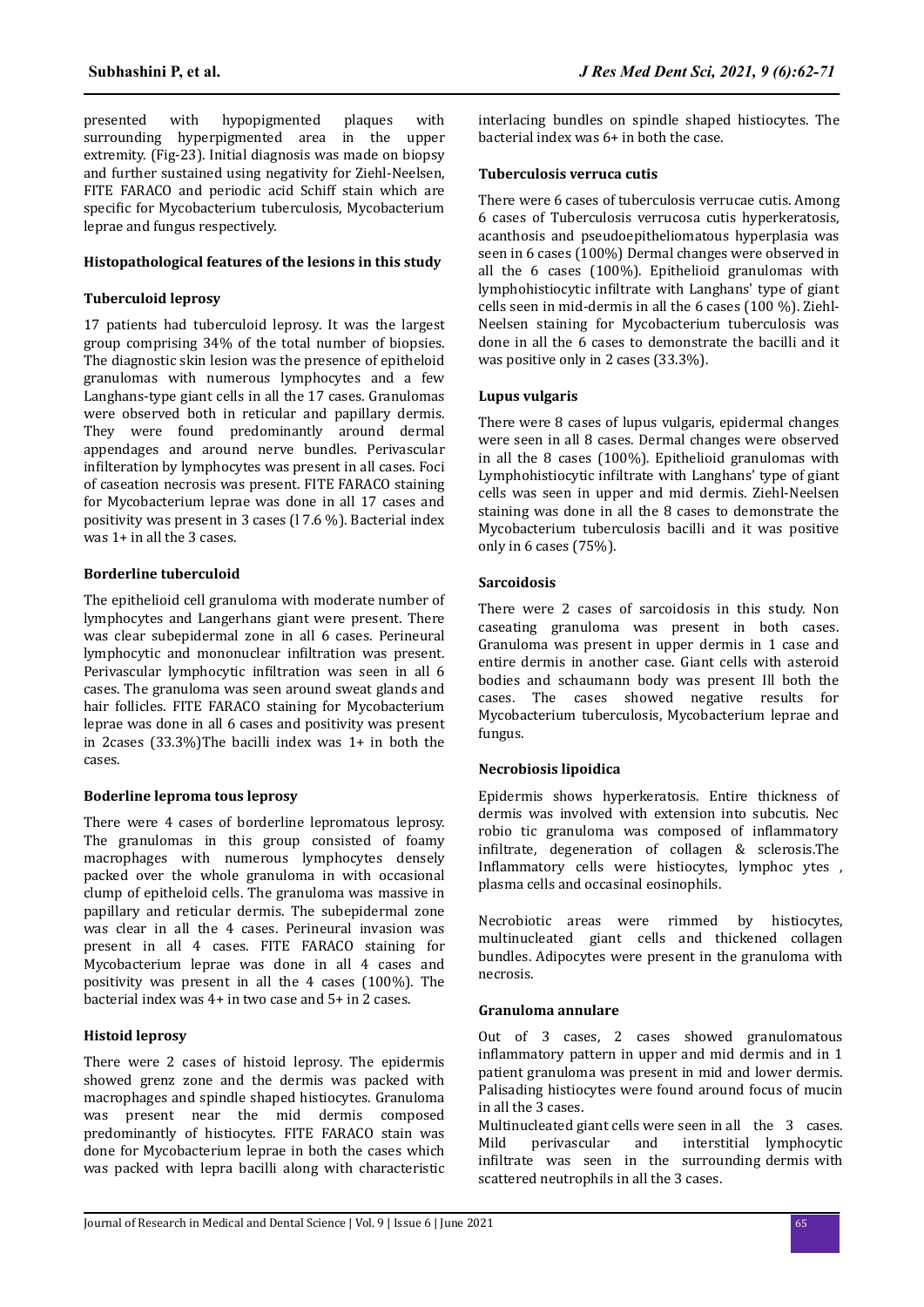#### **Rheumatoid nodule**

One case of rheumatoid nodule was reported. On histology granulomatous tissue reaction patterns were identified. In the lower dermis well developed necrotizing granulomas were present.

The granulomas were rimmed by histiocytes and mixed infiltrate of lymphocytes, plasma cells, multinucleated giant cells, and few eosinophils.

# **Table 1: Incidence of granulomatous lesions of skin.**

#### **Incidence of granulomatous lesions of skin**

In my study there were totally  $17(34%)$  cases of tuberculoid leprosy,  $2(4%)$  cases of histoid  $2(4%)$  cases of histoid leprosy,6(12%) cases of borderline tuberculoid leprosy, 4(8%) cases of borderline lepromatous leprosy, 6(12%) cases of tuberculosis verruca cutis, 8(1 6%) cases of lupus vulgaris, 3 cases (6%) of granuloma annul are,  $2(4%)$  cases of sarcoidosis,  $1(2%)$ case of necrobiosis lipoidica and 1(2%) case of rheumatoid nodule (Table 1).

| Histopathological diagnosis   | <b>No. of Cases</b> | Percentage     |
|-------------------------------|---------------------|----------------|
| Histoid leprosy               | $\overline{2}$      | 4              |
| Boderline tuberculoid leprosy | 6                   | 12             |
| Boderline lepromatous leprosy | 4                   | 8              |
| Tuberculosis verruca cutis    | 6                   | 12             |
| Lupus vulgaris                | 8                   | 16             |
| Sarcoidosis                   | $\overline{2}$      | $\overline{4}$ |
| Granuloma annulare            | 3                   | 6              |
| Necrobiosis lipoidica         | $\mathbf{1}$        | $\overline{2}$ |
| Rheumatoid nodule             | $\mathbf{1}$        | $\overline{c}$ |
| Total                         | 50                  | 100            |

# **Incidence of age in granulomatous lesions**

In this study there were totally 5(10%) cases less than 20 yrs., 16(32%) were between 21-30yrs, 8(1 6%) were between 3-40 yrs., 10 (20 %) were between 4 l-50yrs, 3(6%) were between 5l-60 yrs., 8(16%) were >60 yr.

# **Age distribution in each lesion**

In this study there were totally 17 cases of tuberculoid leprosy among them 5(29.4%) patients were between 21- 30yrs, 3(17.4%) were between 31-40yrs, 3(17.4%) patients were between 41-50yrs,1(5.9%) patient was between 51- 60yrs,5(29.4%) patients >60yrs.

There were totally 2 cases of histoid leprosy among them 1(50%) patient was below 20yrs, 1(50%) was between 21-30yrs. Among the 6 cases of borderline tuberculoid leprosy 3(50%) were 21-30yrs, 1(16.7%) patient was between 31- 40yrs and 2(33.3%) were between 41-50yrs.

Among the 4 patients of borderline lepromatous leprosy 1(25%) patient was between 21-30yrs, 1(25%) patient was between 31-40yrs, 1(25%) patient was between 41-50yrs, 1(25%) case was between 51-60yrs. Among 6 cases of tuberculosis verruca cu tis 1(16.6%) was below 20yrs, 2(33.3%) were between 21-30yrs, 1(16.6%) patient was between 31-40yrs, 2(33.3%) patient was between 41-S0yrs. Among 8 patients of lupus vulgaris 2(25%) were below 20yrs, 3(37.5%) patient was between 21-30yrs, 2(25%) patients were between 31-40yrs, and 1(12.5%) patient was between 51-60yrs. Among 2 sarcoidosis patients 1(50%) patient was between 21-30yrs, 1(50%) patient was between 41-50yrs. Among 3 patients of granuloma annulare 1(25%) patient was below 20yrs, 2(75%) patient was >60yrs. There was 1 case of necrobiosis lipoidica and 1case of rheumatoid nodule who were >60yrs and 41-50 yrs respectively.

# **Gender incidence in granulomatous lesions of skin**

Out of 50 cases 34(66%) were male and 17(34%) were female.

#### **Gender distribution in each lesion**

In this study there were totally 17 cases of tuberculoid leprosy among them 15(88.2%) patients were male and 2(11.8%) were female. There were totally 2 cases of histoid leprosy, and both were male. Among the 6 cases of borderline tuberculoid le pro sy 3(50%) were female, 3(50%) was male. Among the 4 patients of borderline lepromatous leprosy 2(50%) were male 2(50%) were female. Among 6 cases of tuberculosis verruca cutis 4(50%) were male and 2(50%) were female.

Among 8 patients of lupus vulgaris 4(66.7%) were male, 4(33.3%) were female. Among 2 sarcoidosis patients 2(50%) were female. Among 3 patients of granuloma annul are 2(66.7%) were female and 1(33.3%) was male. There was 1 case of necrobiosis lipoidica and 1 case of rheumatoid nodule who were male and female, respectively.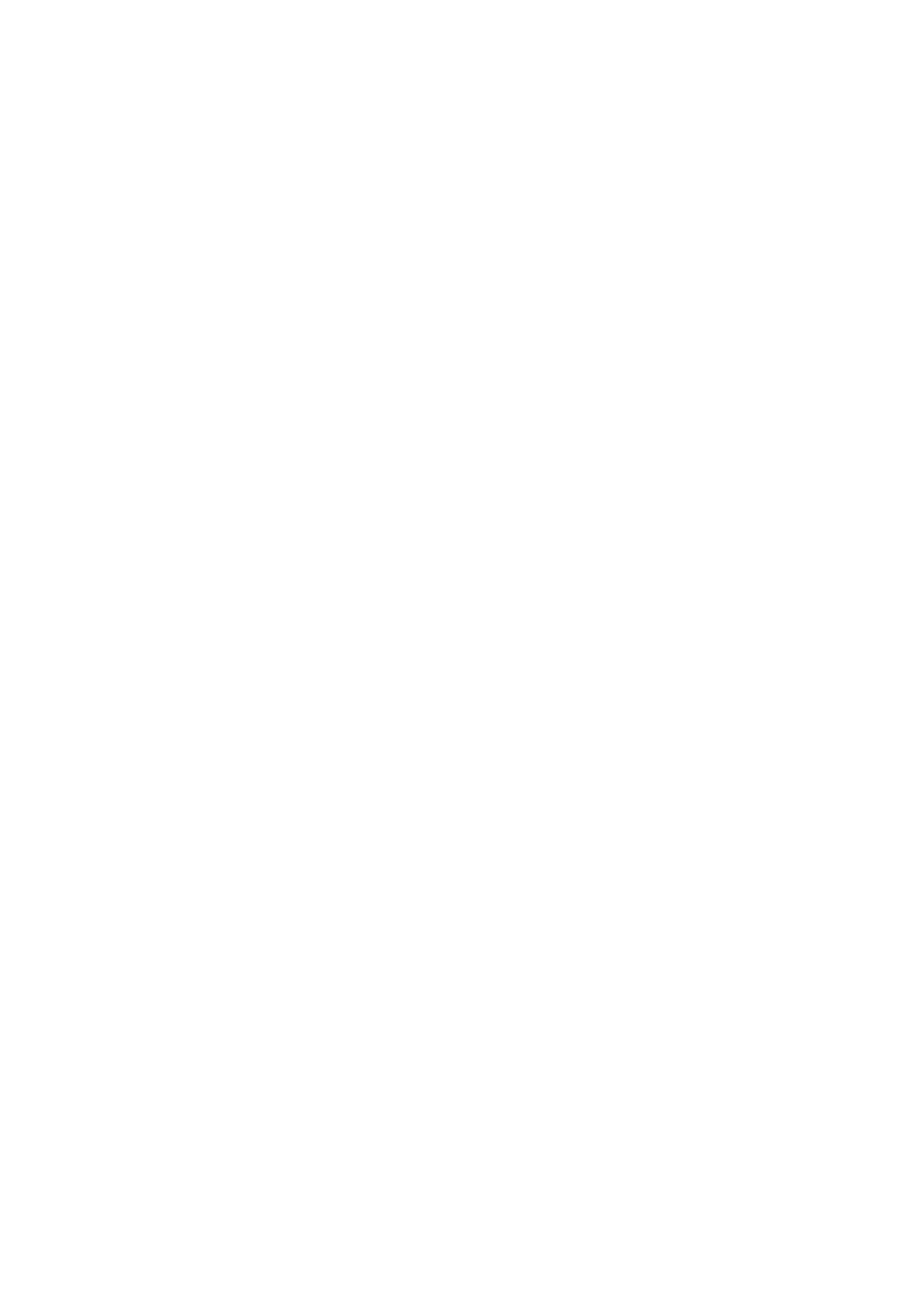| Total | 10<br>(18%) | $\sim$<br><b>JI</b><br>(62%) | (18%) |
|-------|-------------|------------------------------|-------|
|       |             |                              |       |

#### **Distribution of loss of sensation in Hansen's disease**

Among 17 cases of tuberculoid leprosy 5(29.4%) had no loss of sensation, 12(70.6%) had loss of sensation. Among 2 cases of histoid leprosy both had loss of sensation.

Among 6 cases of borderline tuberculoid leprosy, 3(50%) had loss of sensation, 3(50%) did not have loss of sensation. Among 4 patients of borderline lepromatous leprosy 3(7 5%) had loss of sensation and 1(25%) had no loss of sensation.

#### **Distribution of ziehl-neelsen staining for mycobacterium tuberculosis in cutaneous tuberculosis**

In the present study there were 6 cases of tuberculosis verruca cutis among them 2 (33.3%) were positive forZiehl-Neelsen staining and among 8 cases of lupus vugaris 6(75%) were positive for Ziehl-Neelsen staining (Table 5).

### **Table 5: Distribution of ziehl-neelsen staining for mycobacterium tuberculosis in cutaneous tuberculosis.**

| Lesion                     | <b>Positive</b> | <b>Negative</b> |
|----------------------------|-----------------|-----------------|
| Lupus vulgaris             | 6(75%)          | 2(25%)          |
| Tuberculosis verruca cutis | 2(33.3%)        | 4(66.7%)        |

#### **Incidence of fite faraco staining for mycobacterium leprae in hansen's patients**

Out of 29 patients with Hansen's disease 11(38%) were positive for Fite feraco staining for Mycobacterium Leprae. Histoid and borderline lepromatous leprosy patients showed 100% positivity. Out of 17 cases of tuberculoid leprosy only 3 cases (17.64%) were positive and out of 6 cases of borderline tuberculoid leprosy only 2 cases (33.3%) were positive.

#### **DISCUSSION**

Granulomatous skin lesions often present as a diagnostic challenge to dermatopathologists due to various modes of presentation and simulating histological picture produced by several causes. Hence, the microscopic appearance of the lesions using Eosin and Haematoxylin stains and certain special stains is essential to arrive with the correct diagnosis [13-15]. The studies focusing on the different kinds of granulomatous lesions of the skin were conducted by various authors. The present study showed agreement to Bal' s and Gautham et al' s studies with respect to commonest disease in granulomatous lesions of skin, which was Hansen's disease. The present study showed agreement to Dhar's and Gautham et al' s studies with respect to the male predominance in granulomatous lesions of the skin [16].

Infectious granulomatous lesions were predominant in the present study in accordance with the studies done by Bal et al and Gautham et al. In our study majority occurred in the upper extremity (20 %) which was compatible with that of study done by Gautham et al (22.43%). Out of the total 515 cases of infectious granuloma in Bal's study, 373 (72.4%) were Hansen's

disease followed by 119 cases (23.1%) of cutaneous tuberculosis. Out of a total of 79 cases (74.5%) of infectious granuloma in Gautham' s study, 63(79.7%) were Hansen's disease followed by 6 cases (7.6%) of cutaneous tuberculosis. In our study out of 43 cases of infectious granulomas, Hansen's was 29 cases (58%) followed by cutaneous tuberculosis which was 14 cases (28%) [17].

A major bulk of the cases comprised of Hansen's disease, which were typed and analysed for clinical and histopathological correlation. Skin lesions in Hansen's were more common in males. There were 34 (68%) males and 16 (32%) females with a male to female ratio of 2:1. These results were comparable with study done by Jayalakshmi et al. [18] who also found male preponderance with a male to female ratio of 2.8: 1. Nadkarani et al. [19] Moorthy et al [20] and Gautham et al. [17] also found males to be involved more by leprosy of the skin. Tuberculoid leprosy was the most common lesion encountered in our study in accordance to various other studies [19-22].

Two out of 50 cases were diagnosed as cutaneous sarcoidosis in the present study. Sarcoidosis was rare in the series by Gautham et al [17]. Both patients were female and non-caseating granulomas were seen in the dermis in both the cases with similarity to other studies with dermal predominance.

In the present study 14 out of 50 cases of skin biopsies were diagnosed as tuberculosis (28%). A male preponderance was observed (9/14) in our series which was similar to studies done by Gautham etal and Bal' s study. Among the 14 cases in the present study the lesions were typified as Lupus vulgaris in 6 cases and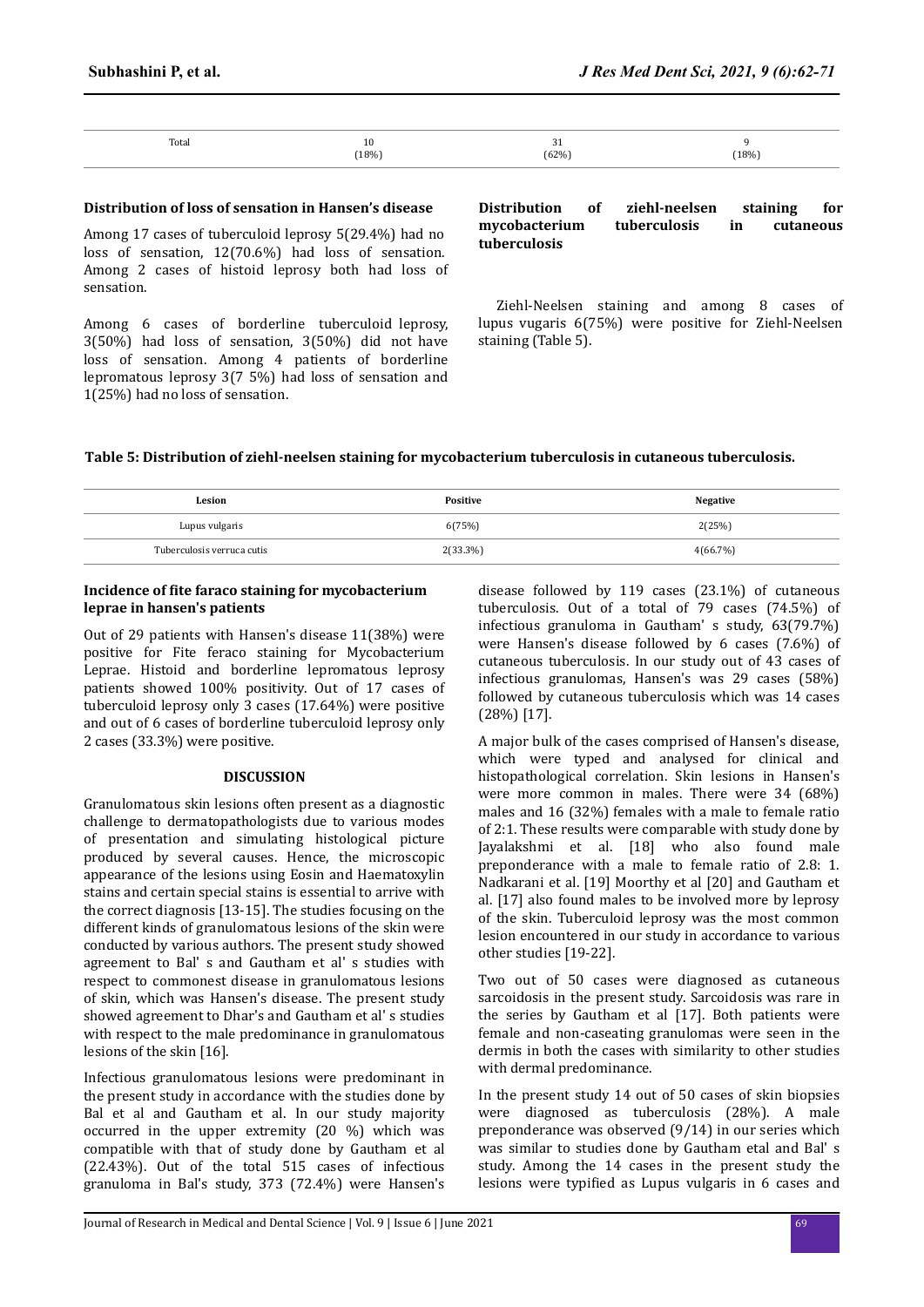tuberculosis verruca cutis in 9 cases. Lupus Vulgaris was the commonest form in studies done by Gautham et al [17] and James et al [23] which correlated 'with the present study.

Ziehl Neelsen stain for Mycobacterium tuberculosis was indicated in all suspected cases of cutaneous tuberculosis and the results were compared with other studies. Granuloma annulare comprised 3 (6%) of the 50 cases studied which was similar in incidence with other case series of Mohan et al and Zafar et al. Majority of the patients were of female predominance like the study done by Kothari et al. [3] and Gautham et al. [17]. Clinically all the cases were of localized granuloma annulare. On histopathological examination interstitial pattern of presentation was seen in 25% of the total cases, like other case series done by Harish et al. [24].

We had only 1 case of necrobiosis lipoidica who was a 69yr old female presented verrucous, hyperpigmented lesion with history of diabetes mellitus in lower extremity. Histopathological picture showed involvement of the entire thickness of dermis with extension into subcutis. Necrobiotic granuloma was composed of inflammatory infiltrate, degeneration of collagen & sclerosis. The Inflammatory cells were histiocytes, lymphocytes, plasma cells and occasional eosinophils. Necrobiotic areas were rimmed by histiocytes, multinucleated giant cells and thickened collagen bundles. Adipocytes were present in the granuloma with necrosis which correlate with work done by Peishanyen [2] et al., Fernandez [26] et al. and Boulton et al. [27].

We found only one case of rheumatoid nodule who was a 43yr old male presented with nodular, non-tender lesion in lower extremity. Histologically granulomatous tissue reaction patterns were identified. In the lower dermis well devoleped necrotizing granulomas were present. The granulomas were rimmed by histiocytes and mixed infilterate of lymphocytes, plasma cells, multinucleated giant cells were present which correlated with study done by Betloch [28] et al., Mayo et al., [29], Sayah et al. [30].

# **CONCLUSION**

Infectious disease forms an important cause of granulomatous skin lesions with Hansen's disease as the leading etiology. Granulomatous skin lesions have various modes of presentation hence a classical clinical picture may not always be present. It can be concluded that histopathology plays an important role 1n arnv1ng at a diagnosis and management of the disease. Special stains are mandatory in these diseases so that the type and etiological agent of the granuloma are accurately diagnosed.

#### **FUNDING**

No funding sources.

#### **ETHICAL APPROVAL**

The study was approved by the Institutional Ethics Committee.

#### **CONFLICT OF INTEREST**

The authors declare no conflict of interest.

# **ACKNOWLEDGMENTS**

The encouragement and support from Bharath University, Chennai is gratefully acknowledged. For provided the laboratory facilities to carry out the research work.

#### **REFERENCES**

- http://india.accurascan.com/cgi-bin/open/file.php? title=robbins+textbook+of+pathology+8th+edition +pdf&id=4dccc7f9a2d9c9b5596b72b645c30955
- 2. https://www.worldcat.org/title/janewaysimmunobiology/oclc/212399882
- 3. Mukhopadhyay S, Farver CF, Vaszar LT, et al. Causes of pulmonary granulomas: A retrospective study of 500 cases from seven countries. J Clin Pathol 2012; 65:51-57.
- 4. Broos CE, van Nimwegen M, Hoogsteden HC, et al. Granuloma formation in pulmonary sarcoidosis. Frontiers Immunol 2013; 4:437.
- 5. James DG. What makes granulomas tick? Thorax 1991; 46:734-736.
- 6. James DG. Granuloma formation signifies a Th1 cell profile. Sarcoidosis 1995; 12:1-3.
- 7. Roman J, Leon YJ, Gal A, et al. Distribution of extracellular matrices, matrix receptors and transforming growth factor-I in human granulomatous inflammation. Am J Med Sci 1995; 309:124-133.
- 8. Reiser H, Stadecker MJ. Costimulatory B7 molecules in the pathogenesis of infectious and autoimmune diseases. N Engl J Med 1996; 335:1369-77.
- 9. Woodard BH, Rosenberg SI, Farnham R, et al. Incidence and nature of primary granulomatous inflammation in surgically remove material. Am J Pathol 1982; 6:119-129.
- 10. https://www.sciencedirect.com/book/ 9780702034855/weedons-skin-pathology
- 11. Lever WF, Schaumberg-Lever G. Histopathology of the skin. Philadelphia. IB Lipincott Company, 8th Edn.1997; 51- 60.
- 12. John D Bancroft. Theory and practice of Histological techniques. 6th Edn Churchill Livingstone, 2007; 178-298.
- 13. Jardine DL, Chambers ST, Hart DJ, Chapman BA. Primary biliary cirrhosis presenting with granulomatous skin lesions. Gut. 1994 Apr 1;35(4): 564-6.
- 14. Zafar MNU, Sadiq S, Menon MA. Morphological study of different granulomatous lesions of the skin. J Pak Assoc Dermatol 2008; 18:21-28.